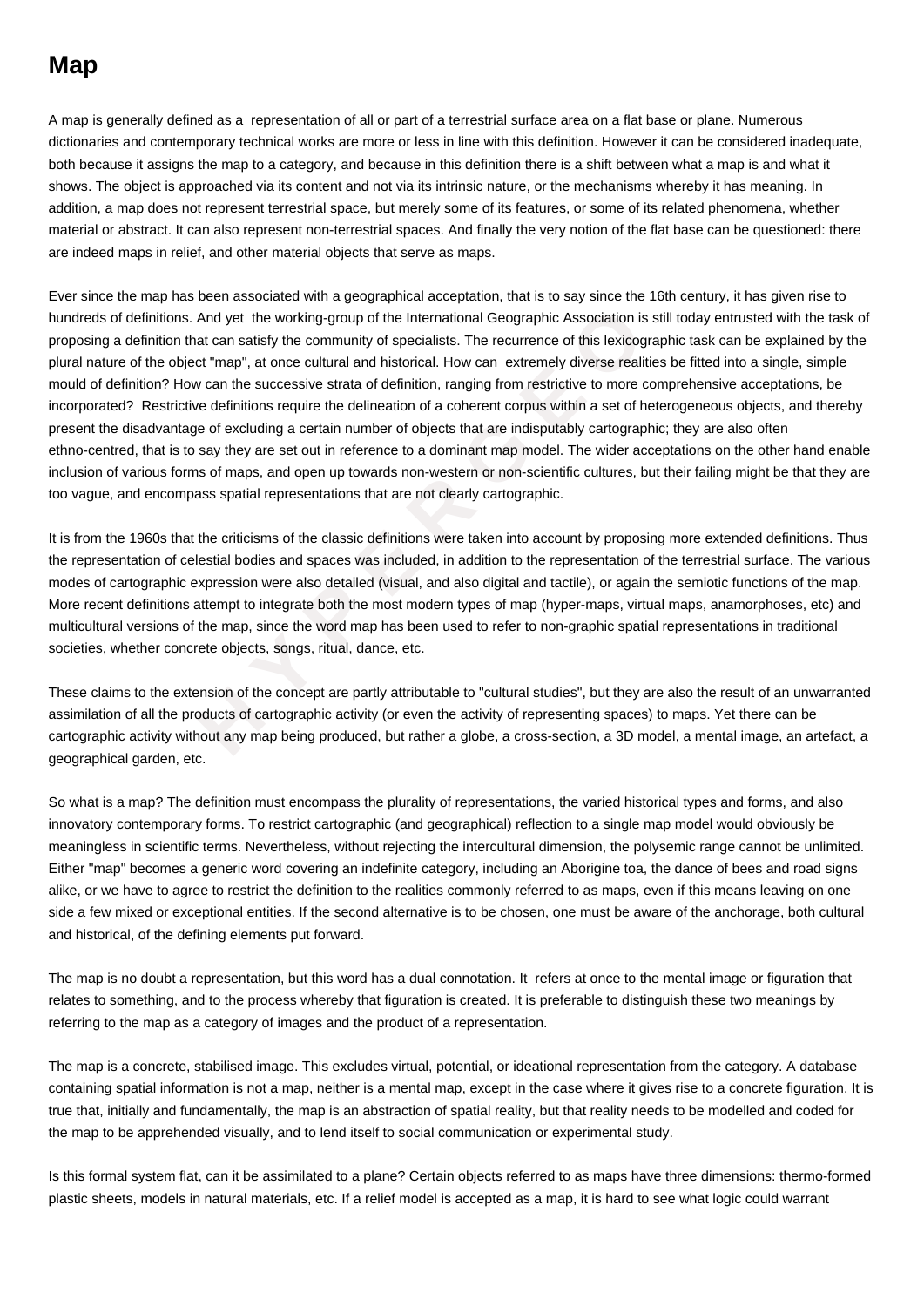excluding globes. Yet at the outset the word "map" was derived from "mappa", a piece of cloth, and the French "carte" from "khartès" or parchment. It can be thought that one of the constitutive elements of the map is the operation of projection of geographical space onto a plane, in other words passing from three to two dimensions. The map is nonetheless, ultimately, a material object and not an abstract mathematical plane. Thus surfaces that can be "assimilated to a plane" must be accepted as maps, i.e. surfaces that may have a certain thickness, or unevenness (for instance engraving), which do not however in themselves bear any particular meaning.

The map is an object that is second to another that it represents (or re-presents) in compliance with particular rules. What are these rules, and in what way do they enable a map-image to be distinguished from any other category of image, drawings, photographs, satellite images etc?

The map is not a recorded image, it is a manufactured image, resulting from a human creative effort. This creation proceeds from a creator's choice of phenomena to be represented, and then of a mode of graphic symbolisation. Thus the map is not the neural reflection of an external reality, but a construct. It is orientated, selective, partial in either sense of the word, true or .... false.

The construction of the symbolic image requires a series of operations:

- projection, that is to say the establishment of a mathematical correspondence between points on the reference surface and points on a plane, or a surface that can be developed to form a plane.

- miniaturisation, or the application to the phenomena of a process of reduction, according to a chosen scale.
- generalisation, which is a process of simplification of spatial information rendered necessary by the reduction.
- coding, that is to say the choice of conventional signs or symbols to "translate" the information selected.

The final product can be viewed as complex semiotic system, a space transcribing another space, using differentiated codes: iconic, linguistic, "tectonic" (reflecting the relationship between the graphic space and the geodesic space), and so forth.

The operations mentioned here enable distinction between the map and the perfect analogue such as a recorded image, or other categories of images like drawings, panoramas, or perspective views of landscape. The taxonomy must however recognise the existence of mixed forms, whether they be maps integrating portions of satellite images (spatio-maps), satellite images complemented by graphic elements, maps showing certain elements in elevation, or perspective views integrating fragments of plans.

xternal reality, but a construct. It is orientated, selective, partial in either sense of the<br>of the symbolic image requires a series of operations:<br>is to say the establishment of a mathematical correspondence between poin Several questions nevertheless remain. Firstly, if the operations described above are attached to the map, the postulate is that a map can exist only in the representation of a concrete geographical space that can be projected and miniaturised. What then becomes of maps of imaginary places, mystical or allegorical maps? While their topology is not at all random, these maps cannot be described as the projected images of a space. It can no doubt be agreed that these representations are maps by mimesis, using graphic conventions commonly associated with traditional cartography, including scale and legends. Thus certain images could be considered to be maps because they resemble maps, by way of their appearance or their function. More generally, it could be said that the map, rather than representing spatial phenomena, spatialises the phenomena it represents, whether these phenomena are spatial, material, or ideational. It proposes an ordering, a spatial reading grid for all types of phenomena, events, concepts, processes etc.

Another issue is the notion of a "geographic constant". The map is often defined as a conforming image, that represents phenomena in compliance with their relative positions (relationships, layout, spacing). This idea could be valid for topographical maps, which represent a series of concrete, circumscribed objects, and also for thematic maps, which are based on a topographic approach. But if the map results solely from a zenithal projection and a reduction relationship, various ancient representations are excluded from the category, flat maps with no projection, or model maps of the Medieval globe type. It also excludes composite representations, not on the grounds of absolute distances between places, but on the grounds of differing measures (time-space for instance). Nor does the requirement of compliance with relative position appear tenable in theory, since it is known that any system of projection distorts distances, surfaces and angles. The map results from a transposition of the analogical type, where classic projection procedures are merely a particular instance.

The definition of the map can only be provisional, and will probably not find any consensus. It is useful to deduce a certain number of minimum criteria, a sort of lowest common denominator: image, plane, symbolic representation... But compliance with an archetype and strict constructional rules cannot be required. It is important not to lose sight of the function of a map, which is to facilitate spatial understanding of objects, concepts, processes or events in the human sphere. These issues of use and usefulness probably extend well beyond the intrinsic nature of the object.